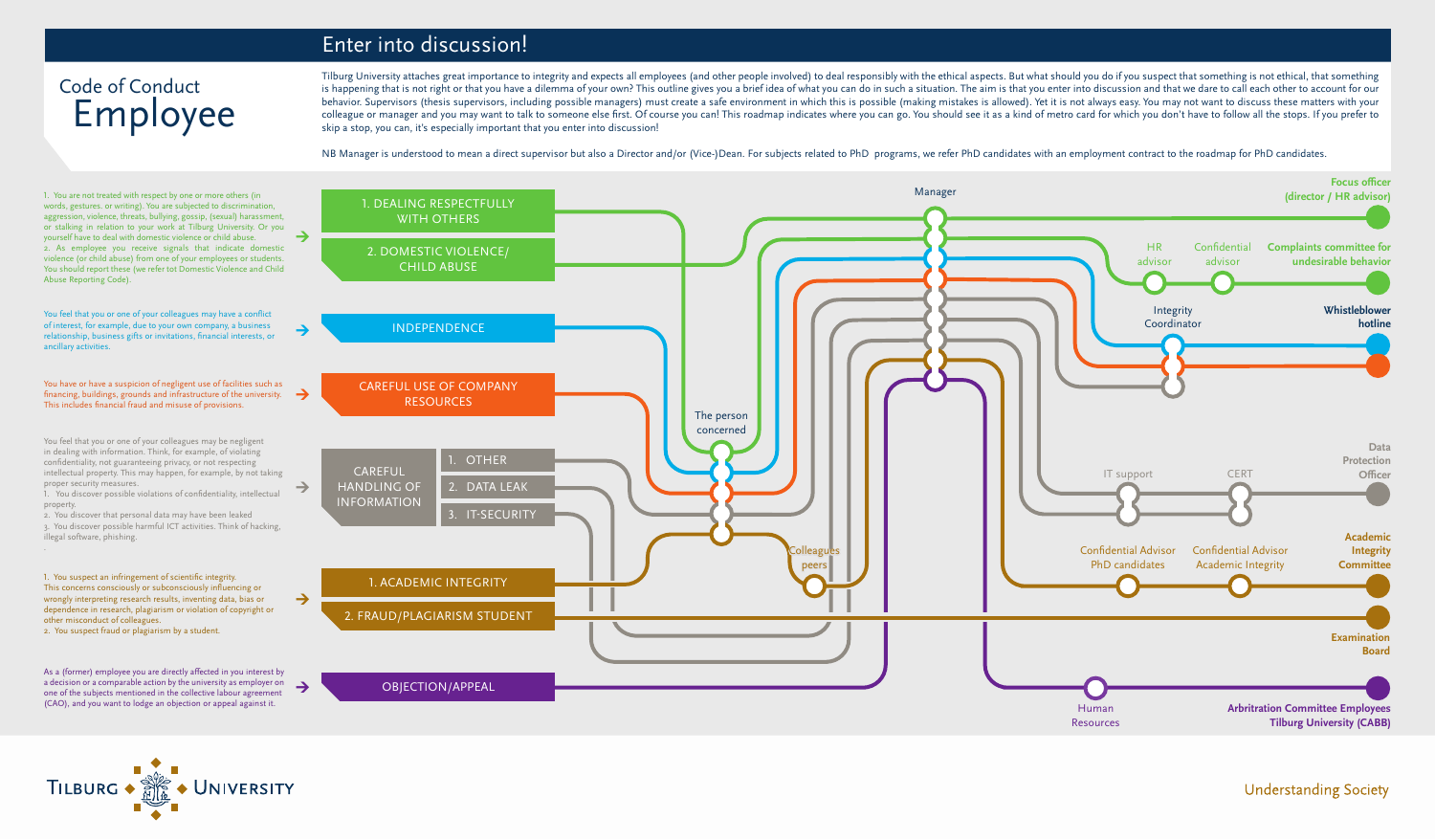## Student Code of Conduct





**Understanding Society** 

#### Enter into discussion!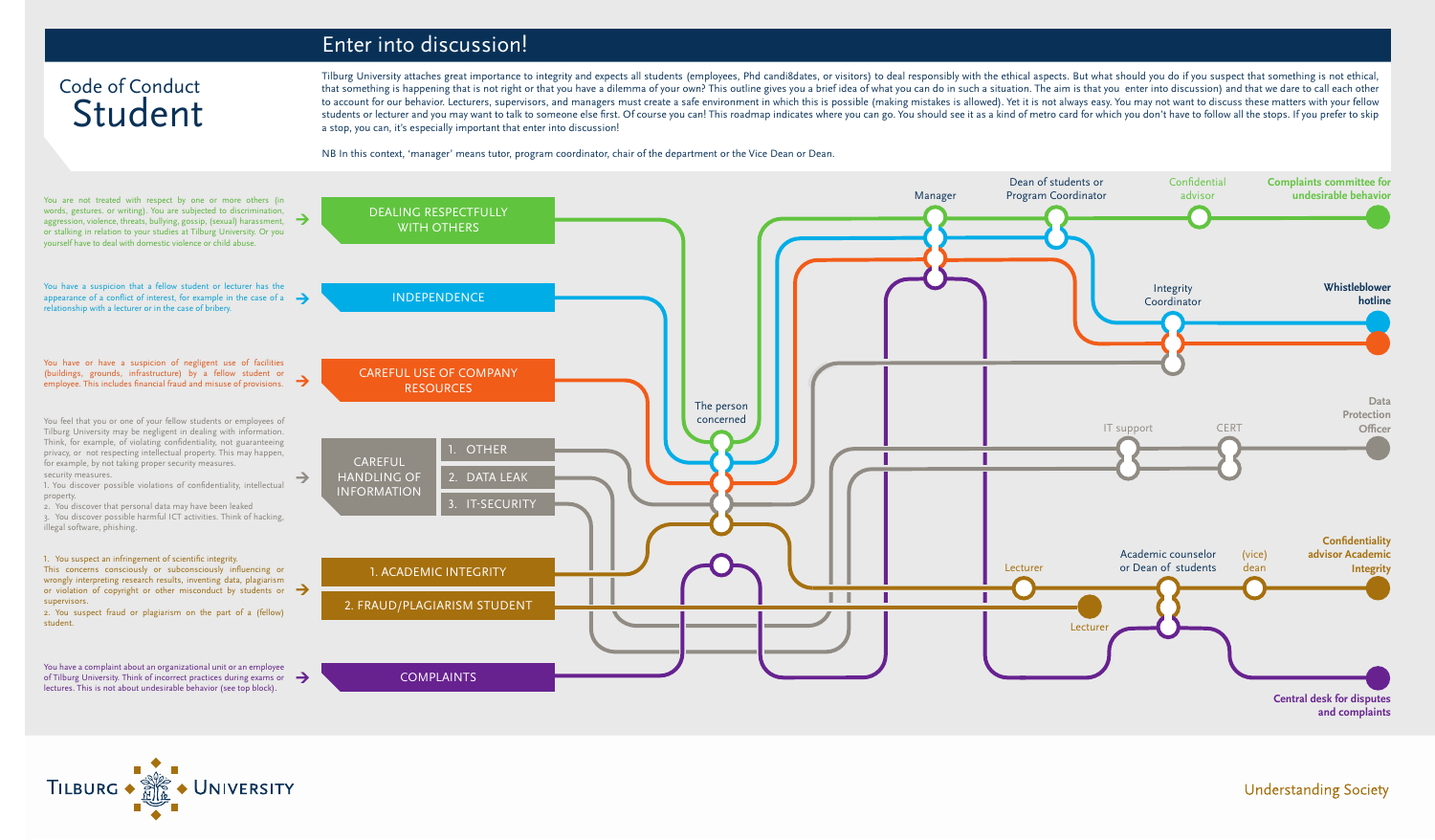Tilburg University attaches great importance to integrity and expects all PhD candidates to deal responsibly with the ethical aspects. But what should ou do if you suspect that something is not ethical, that something is h right or that you have a dilemma of your own? This outline gives you a brief idea of what you can do in such a situation. The aim is that you enter into discussion and that we dare to call each other to account for our beh (thesis supervisors, including possible managers) must create a safe environment in which this is possible (making mistakes is allowed). Yet it is not always easy. You may not want to discuss these matters with your manage supervisor, or another PhD candidate and you may want to talk to someone else first. Of course you can! This roadmap indicates where you can go. You should see it as a kind of metro card for which you don't have to follow If you prefer to skip a stop, you can, it's especially important that you enter into discussion!

NB Manager means a direct supervisor but also a chair of the Department and/or Vice-Dean or Dean.

## Promovendus Code of Conduct





#### **Understanding Society**

#### Enter into discussion!